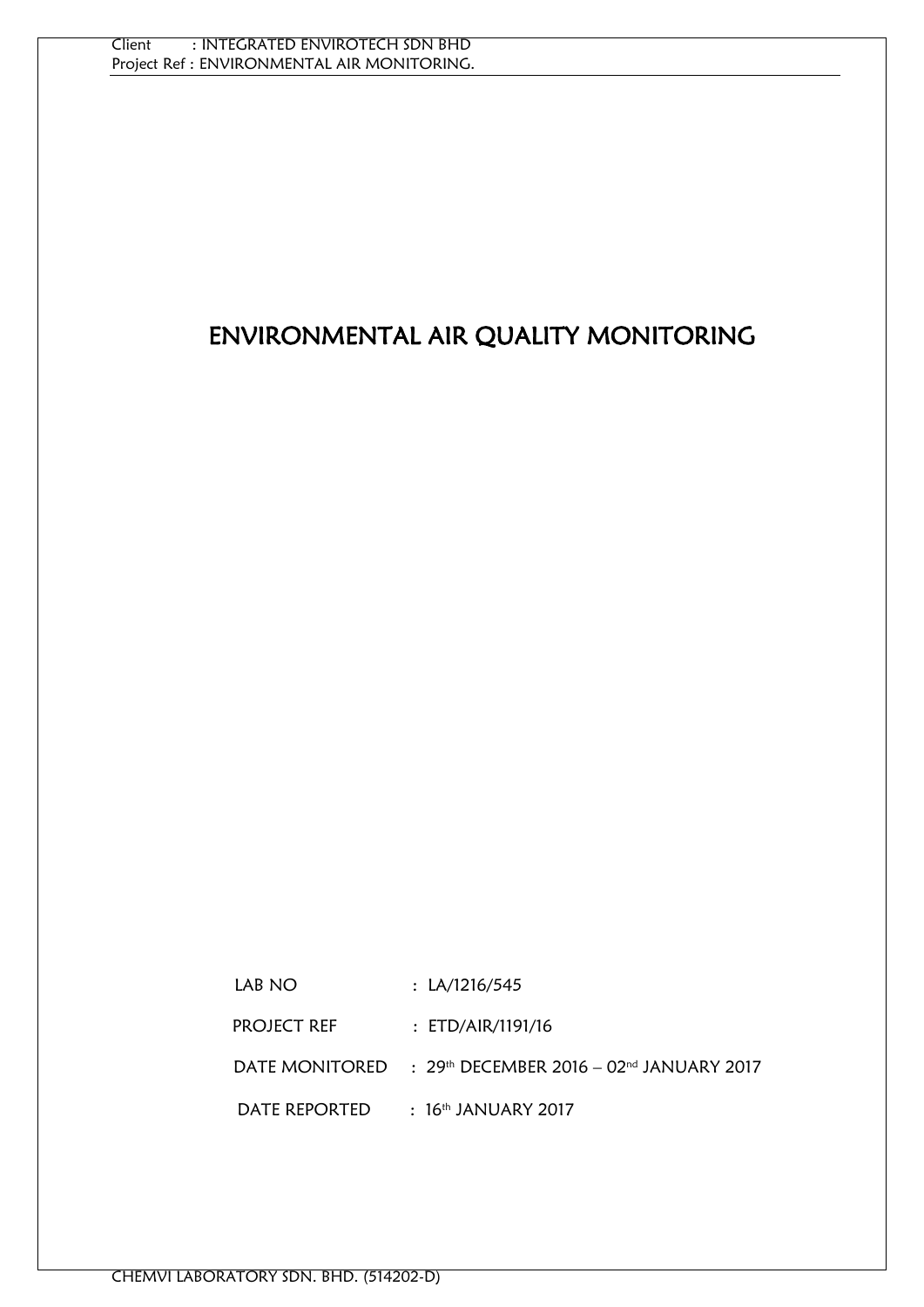# TABLE OF CONTENT

# **CONTENT CONTENT CONTENT** 1.0 INTRODUCTION 2 2.0 METHODOLOGY 3 3.0 MONITORING RESULTS & SAMPLING PHOTOGRAPH 4 4.0 CONCLUSION 14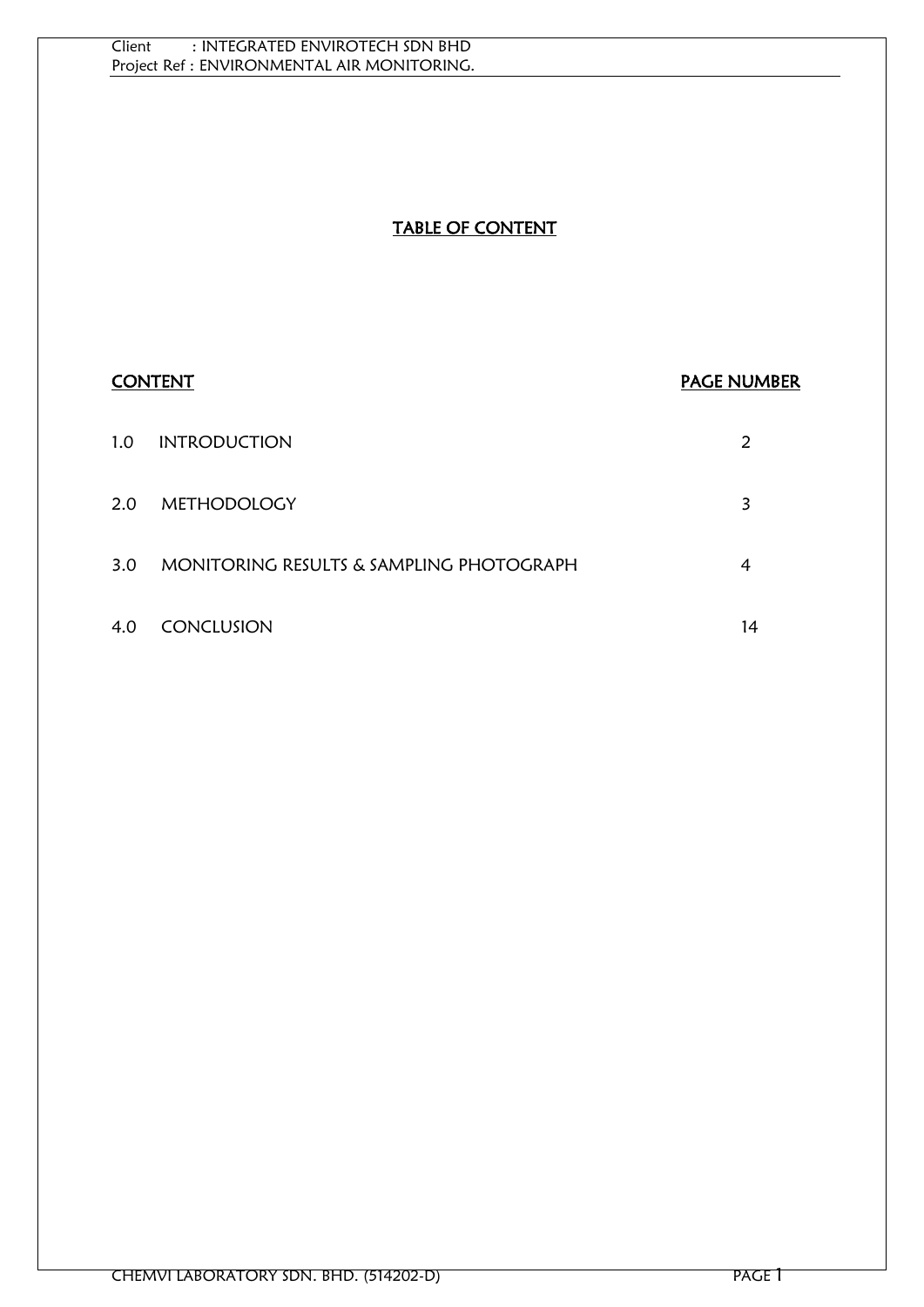# 1.0 INTRODUCTION

Chemvi Laboratory Sdn. Bhd. was engaged by INTEGRATED ENVIRORICH SDN BHD to conduct Environmental Air Monitoring on 29<sup>th</sup> DECEMBER 2016 – 02<sup>nd</sup> JANUARY 2017 located at the following project site:-

# "ENVIRONMENTAL MONITORING AT KLEBANG, MELAKA"

The objective of this monitoring was to determine the ambient air characteristics surrounding the project site in order to fulfill conditions imposed under the EIA approval by the DOE. The monitoring was carried out for duration of 24 hours.

The parameters monitored in this study were:-

- $\triangleright$  PM 10
- $\triangleright$  PM 2.5
- $\triangleright$  Sulphur Dioxide (SO<sub>2</sub>)
- $\triangleright$  Nitrogen Dioxide (NO<sub>2</sub>)
- Carbon Monoxide (CO)

The details of the monitoring are as follows:-

1.1 Sampling Personnel Mr. Ehsan / Mr. Adzwan - Field Technician

#### 1.2 Site Description

| <b>POINT</b> | <b>GPS LOCATION</b> | DATE & TIME OF SAMPLING   |
|--------------|---------------------|---------------------------|
| A1           | 2°12'42.74"N        | 29/12/2016 - 30/12/2016   |
|              | 102°11'16.47"E      | 07.00 $am - 07.00$ am     |
| A2           | 2°13'2.90"N         | 30/12/2016 - 31/12/2016   |
|              | 102°11'19.27"E      | 07.00 $am - 07.00$ am     |
| A3           | 2°13'13.12"N        | 31/12/2016 - 01/01/2017   |
|              | 102°10'50.98"E      | 07.00 $am - 07.00$ am     |
| A4           | 2°13'16.68"N        | $01/01/2017 - 02/01/2017$ |
|              | 102°10'29.73"E      | 07.00 $am - 07.00$ am     |

NOTE: During the monitoring, the weather was clear.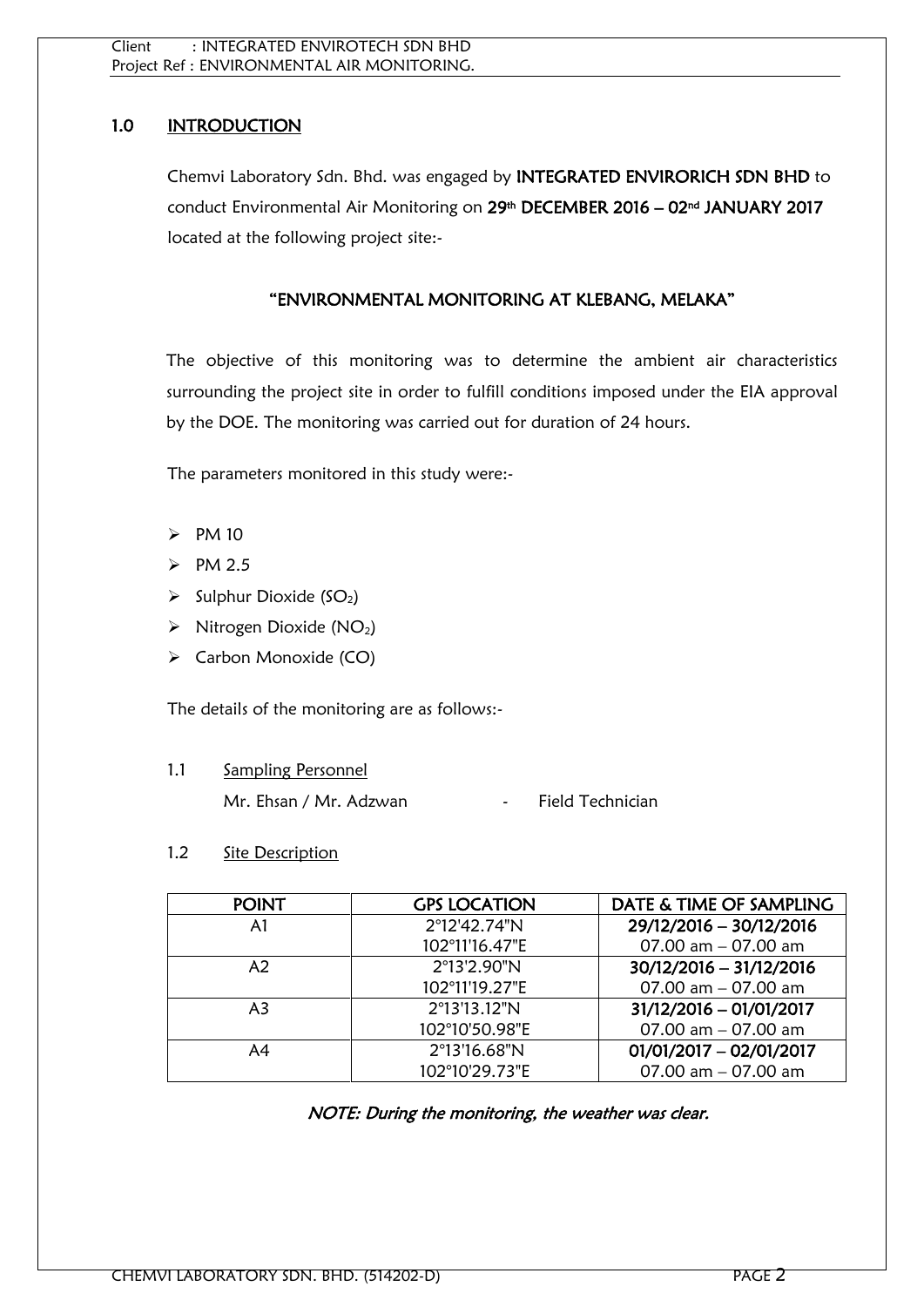# 2.0 METHODOLOGY

# 2.1 AMBIENT AIR QUALITY

#### 2.1.1 Relative Humidity and Temperature

Environmental air temperature and relative humidity measurements were performed using the following equipment.

| Air Temperature : Hot wire anemometer     |
|-------------------------------------------|
| TSI Incorporated.                         |
| Model 8386- M-GB                          |
|                                           |
| Relative Humidity: G.H. Zeal Limited.     |
| ZEAL Digital Thermo Hygro.                |
| Model P2540 (20/95% Relative Humidity and |
| $-50/70$ Deg. C)                          |

#### 2.1.2 Particulate Matter 10 micron  $(PM_{10})$

- Method: U. S. Environmental Protection Agency (USEPA) at 40 CFR 50, Appendix J.
- Method Name: Determination of Ambient Air Quality Using the Andersen Continuous Beta Attenuation Monitor.
- Sampling Description: Air is drawn into a  $PM_{10}$  sampler and through a filter by means of a High Volume Sampler at a flow rate (1.13m3/min) that allows suspended particles with a diameter of 10 microns or less to pass to the filter paper. The mass concentration of suspended particulates in the ambient air  $(\mu g/m^3)$  is computed by measuring the mass of collected particulate and the volume of air sampled.
- Sampling duration: 24 hours

# 2.1.3 Particulate Matter 2.5 micron (PM2.5)

- Method: U. S. Environmental Protection Agency (USEPA) at 40 CFR 50, Appendix L.
- Method Name: Determination of Ambient Air Quality Using the Andersen Continuous Beta Attenuation Monitor.
- Sampling Description: The environmental air samples enter the  $PM<sub>2.5</sub>$  sampler at the specified flow rate (1.13m<sup>3</sup>/min) through an opening under the weather proof hood. The air then flows into a stilling chamber and through a screen that is designed to prevent the entry of insects and larger sized air borne into the fractioning system. The air then flow through a set of 40 impactor jets that direct the air towards a wetted collection surface. Impaction of particles with sizes larger than 2.5 micron takes place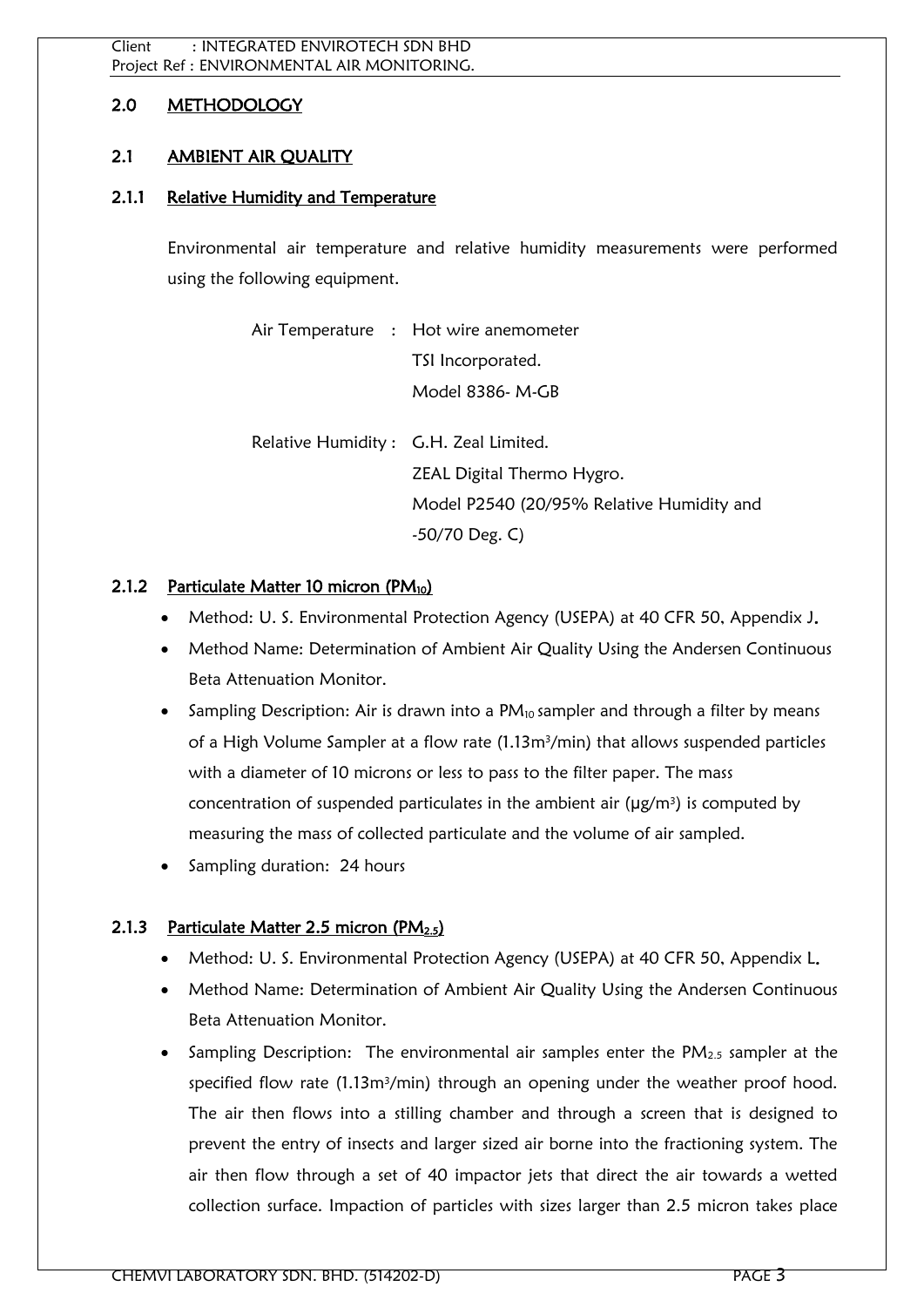on a porous that is wetted with oil. Particles smaller than 2.5 micron aerodynamic diameter are vented from the impaction zone and flow downward to the sampling filter. The mass concentration of suspended particulates in the ambient air ( $\mu$ g/m<sup>3</sup>) is computed by measuring the mass of collected particulate and the volume of air sampled.

Sampling duration: 24 hours

#### 2.3 Sulphur Dioxide (SO<sub>2</sub>) - Method Ref.: ISC 704A

The environmental air samples are collected from the fixed point where ambient air is drawn from the surrounding area at a known flow rate through the absorbing media via a precalibrated portable pump stationed at the fixed point. The  $SO<sub>2</sub>$  collected is then brought back to the laboratory and determined by colorimetry.

#### 2.6 Nitrogen Dioxide (NO2) - Method Ref.: ISC 408

The environmental air samples are collected from the fixed point where ambient air is drawn from the surrounding area at a known flow rate through the absorbing media via a precalibrated portable pump stationed at the fixed point. The  $NO<sub>2</sub>$  collected is then brought back to the laboratory and determined by colorimetry.

# 2.7 Carbon Monoxide (CO)/Hydrocarbon – Method Ref.: Method Ref.: CV01-01\*

A known volume of air at a standard flow rate is drawn through a glass tube containing a solid adsorbent impregnated with a reagent that reacts with carbon monoxide to form a coloured stain.

Note:

| 1) USEPA means |       | United States Environmental Protection Agency.           |
|----------------|-------|----------------------------------------------------------|
| $2)$ ISC       | means | Methods of Air Sampling and Analysis, 3rd Edition, 1990; |
|                |       | Inter Society Committee.                                 |
| 3) NIOSH means |       | National Institute of Occupational Safety & Health       |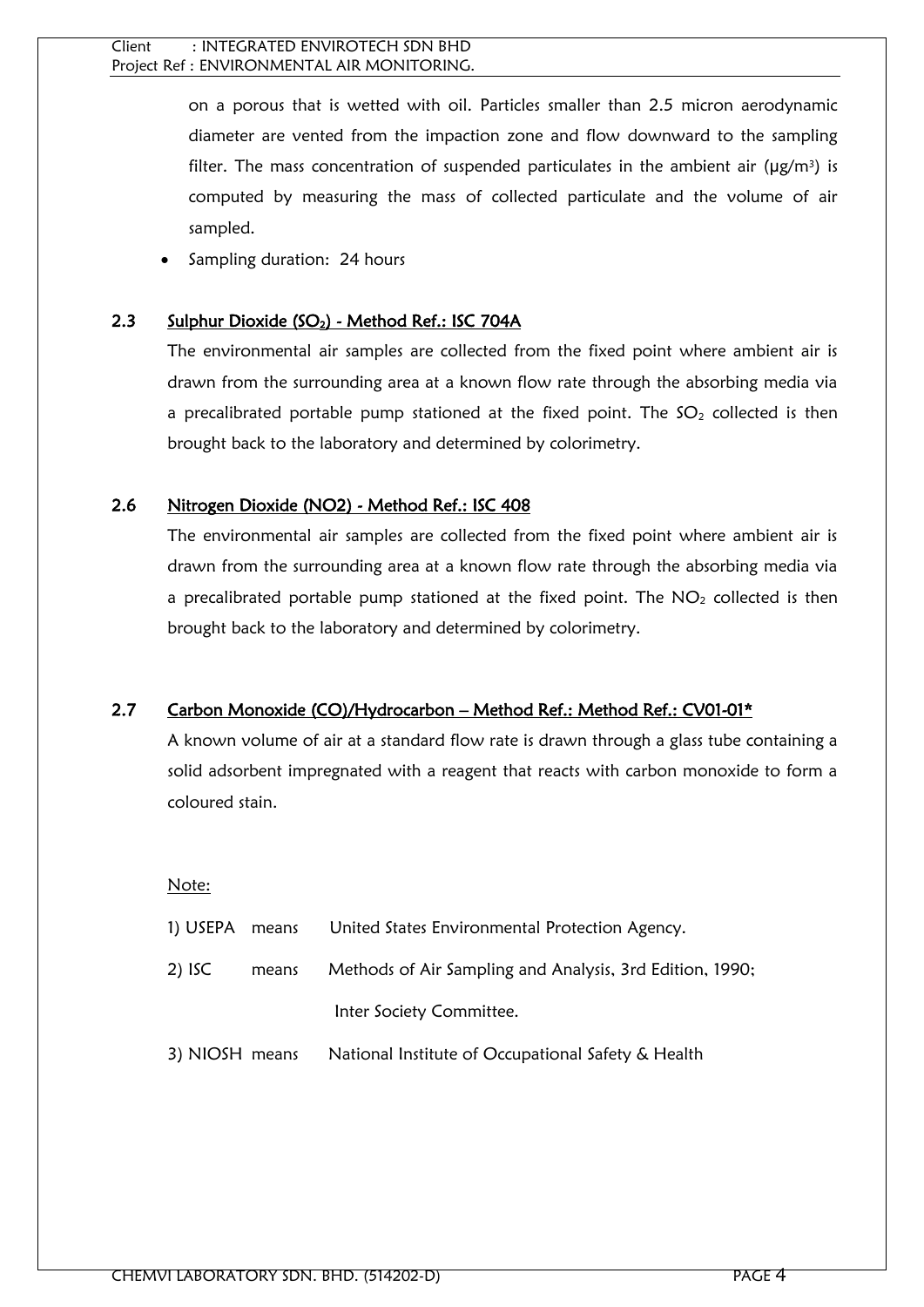# 3.0 MONITORING RESULTS & SAMPLING PHOTOGRAPH

3.1 Site Temperature, Relative Humidity and Wind Rose summary recorded at A1 on 29<sup>th</sup> DECEMBER 2016

| Location | <b>Sampling Time</b> | Site Temperature<br>(Deg. C) | <b>Relative Humidity</b><br>(%) |
|----------|----------------------|------------------------------|---------------------------------|
|          | 08.00 am             | 27.0                         |                                 |
| A1       | 09.00 am             | 27.9                         |                                 |
|          | 10.00 am             | 28.6                         |                                 |
|          | 11.00 am             | 29.8                         |                                 |

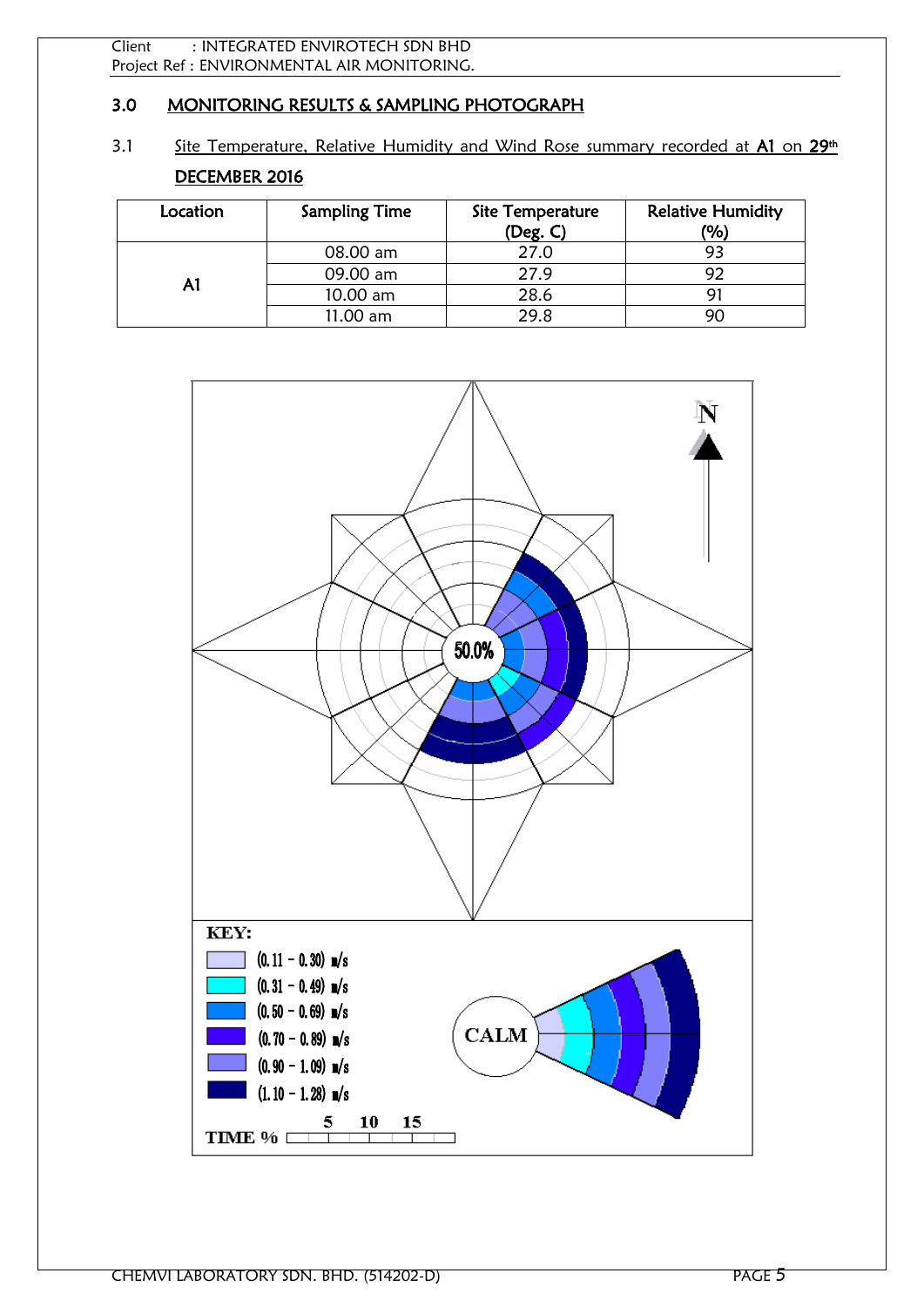Client : INTEGRATED ENVIROTECH SDN BHD Project Ref : ENVIRONMENTAL AIR MONITORING.

# 3.2 Analysis results of Total Suspended Particulate monitored at A1 on 29<sup>th</sup> DECEMBER 2016 <u>– 30th DECEMBER 2016</u>

| <b>Test Parameter</b>      | <b>Sampling Time</b>                             |                                    | *Malaysian<br><b>Guidelines</b> |
|----------------------------|--------------------------------------------------|------------------------------------|---------------------------------|
| Particulate Matter, PM 10  | 29/12/2016 - 30/12/2016<br>07.00 $am - 07.00$ am | 42 $\mu$ g/m <sup>3</sup>          | 150 $\mu$ g/m <sup>3</sup>      |
| Particulate Matter, PM 2.5 | 29/12/2016 - 30/12/2016<br>07.00 $am - 07.00$ am | $21 \mu g/m^3$                     | 75 $\mu$ g/m <sup>3</sup>       |
| Sulphur Dioxide<br>(SO2)   | 29/12/2016 - 30/12/2016<br>07.00 $am - 07.00$ am | ND ( $<$ 5) $\mu$ g/m <sup>3</sup> | 105 ( $\mu$ g/m3)               |
| Nitrogen Dioxide<br>(NO2)  | 29/12/2016<br>09.00 $am - 10.00$ am              | ND ( $<$ 5) $\mu$ g/m <sup>3</sup> | 320 $(\mu$ g/m3)                |
| Carbon Monoxide<br>(CO)    | 29/12/2016<br>10.30 $am - 11.30 am$              | $ND$ (<2) mg/m <sup>3</sup>        | 35 mg/m <sup>3</sup>            |

# Note: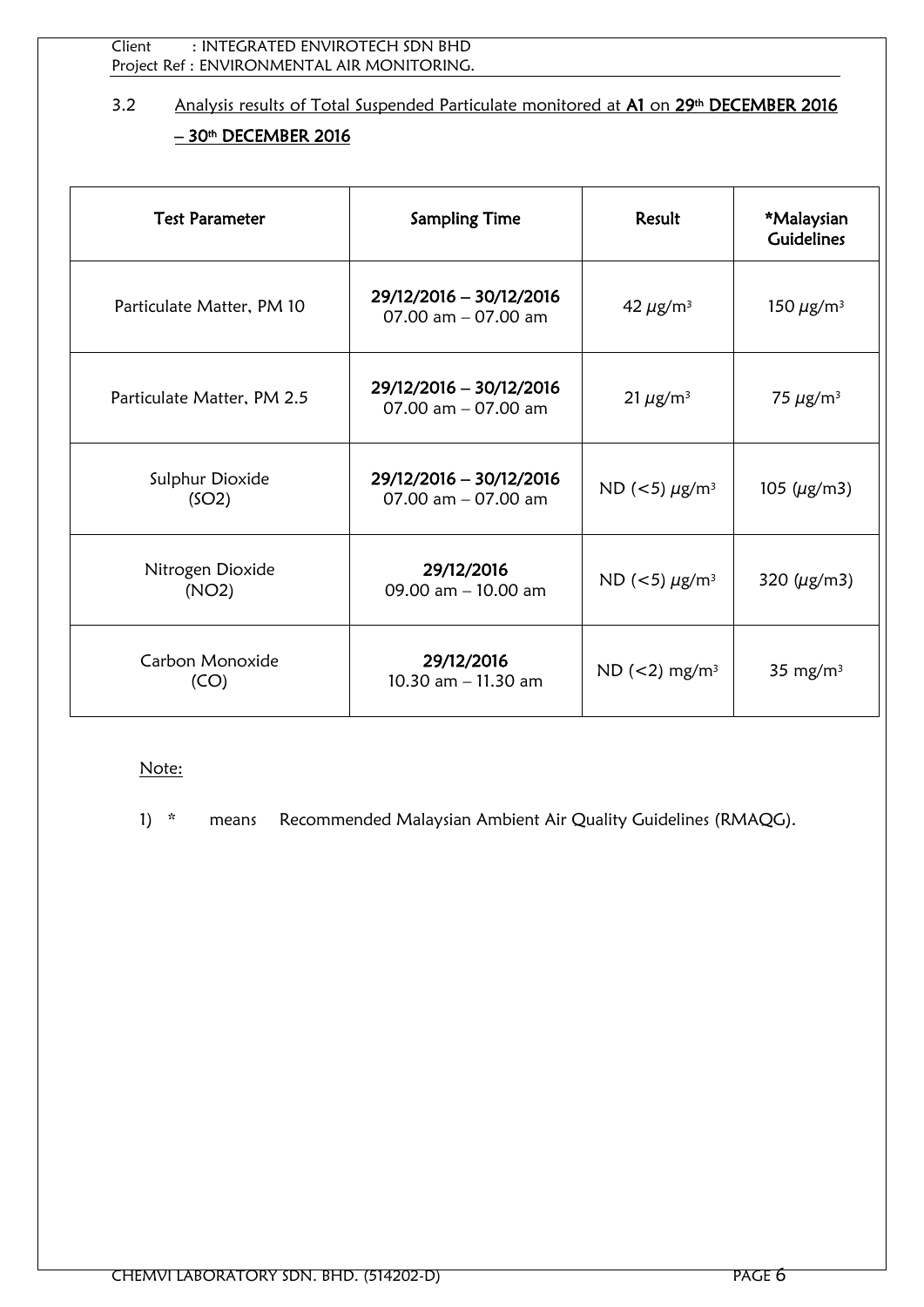Client : INTEGRATED ENVIROTECH SDN BHD Project Ref : ENVIRONMENTAL AIR MONITORING.

3.3 Site Temperature, Relative Humidity and Wind Rose summary recorded at A2 on 30<sup>th</sup> DECEMBER 2016

| Location | <b>Sampling Time</b> | Site Temperature<br>(Deg. C) | <b>Relative Humidity</b><br>(%) |
|----------|----------------------|------------------------------|---------------------------------|
|          | 08.00 am             | 28.1                         |                                 |
| А2       | 09.00 am             | 29.4                         |                                 |
|          | 10.00 am             | 30.5                         | 90                              |
|          | 11.00 am             | 31.0                         | Ωq                              |

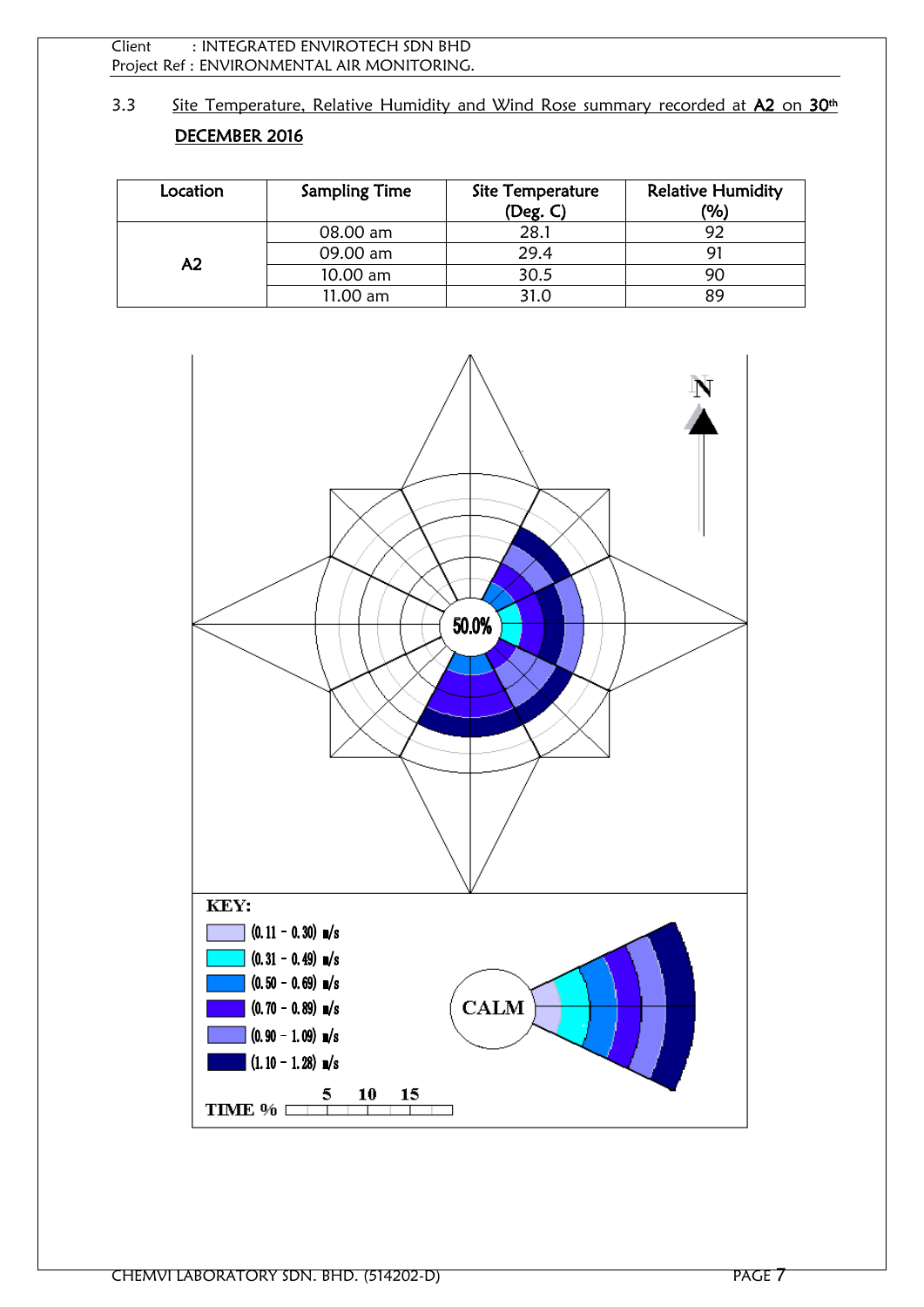# 3.4 Analysis results of Total Suspended Particulate monitored at A2 on 30<sup>th</sup> DECEMBER 2016 <u>– 31ª DECEMBER 2016</u>

| <b>Test Parameter</b><br><b>Sampling Time</b> |                                                  | Result                             | *Malaysian<br><b>Guidelines</b> |
|-----------------------------------------------|--------------------------------------------------|------------------------------------|---------------------------------|
| Particulate Matter, PM 10                     | 30/12/2016 - 31/12/2016<br>07.00 $am - 07.00$ am | 40 $\mu$ g/m <sup>3</sup>          | 150 $\mu$ g/m <sup>3</sup>      |
| Particulate Matter, PM 2.5                    | 30/12/2016 - 31/12/2016<br>07.00 $am - 07.00$ am | 16 $\mu$ g/m <sup>3</sup>          | 75 $\mu$ g/m <sup>3</sup>       |
| Sulphur Dioxide<br>(SO2)                      | 30/12/2016 - 31/12/2016<br>08.30 $am - 08.30 am$ | ND ( $<$ 5) $\mu$ g/m <sup>3</sup> | 105 ( $\mu$ g/m3)               |
| Nitrogen Dioxide<br>(NO2)                     | 30/12/2016<br>09.00 $am - 10.00$ am              | ND ( $<$ 5) $\mu$ g/m <sup>3</sup> | 320 ( $\mu$ g/m3)               |
| Carbon Monoxide<br>(CO)                       | 30/12/2016 - 31/12/2016<br>10.30 $am - 11.30$ am | ND $(<2)$ mg/m <sup>3</sup>        | 35 mg/m <sup>3</sup>            |

Note: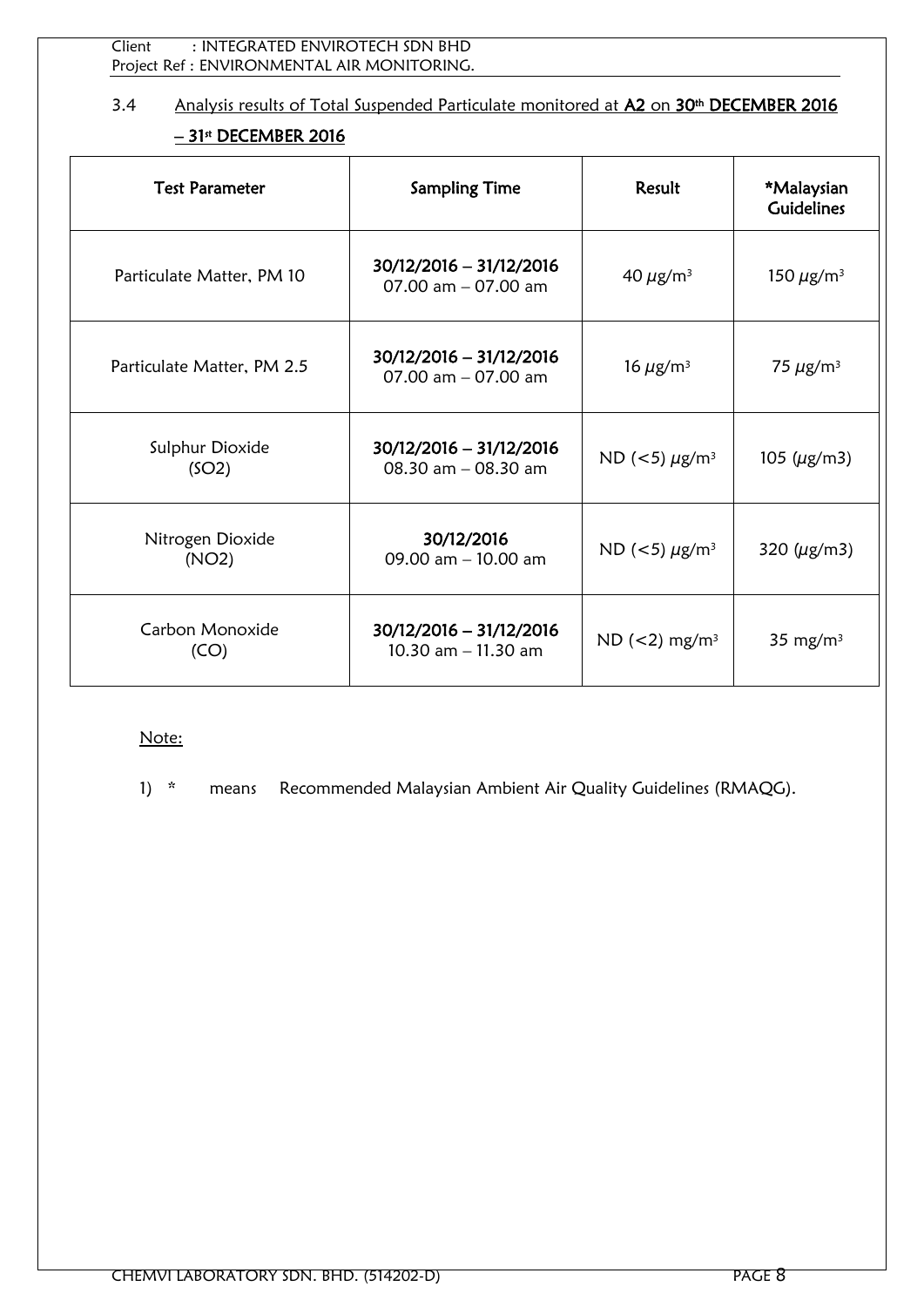3.5 Site Temperature, Relative Humidity and Wind Rose summary recorded at A3 on 31<sup>st</sup> DECEMBER 2016

| Location | <b>Sampling Time</b> | Site Temperature<br>(Deg. C) | <b>Relative Humidity</b><br>(%) |
|----------|----------------------|------------------------------|---------------------------------|
| А3       | 09.00 am             | 29.3                         | 90                              |
|          | 10.00 am             | 30.5                         | 89                              |
|          | 11.00 am             | 31.1                         | 88                              |
|          | 12.00 pm             | 32.4                         | 88                              |

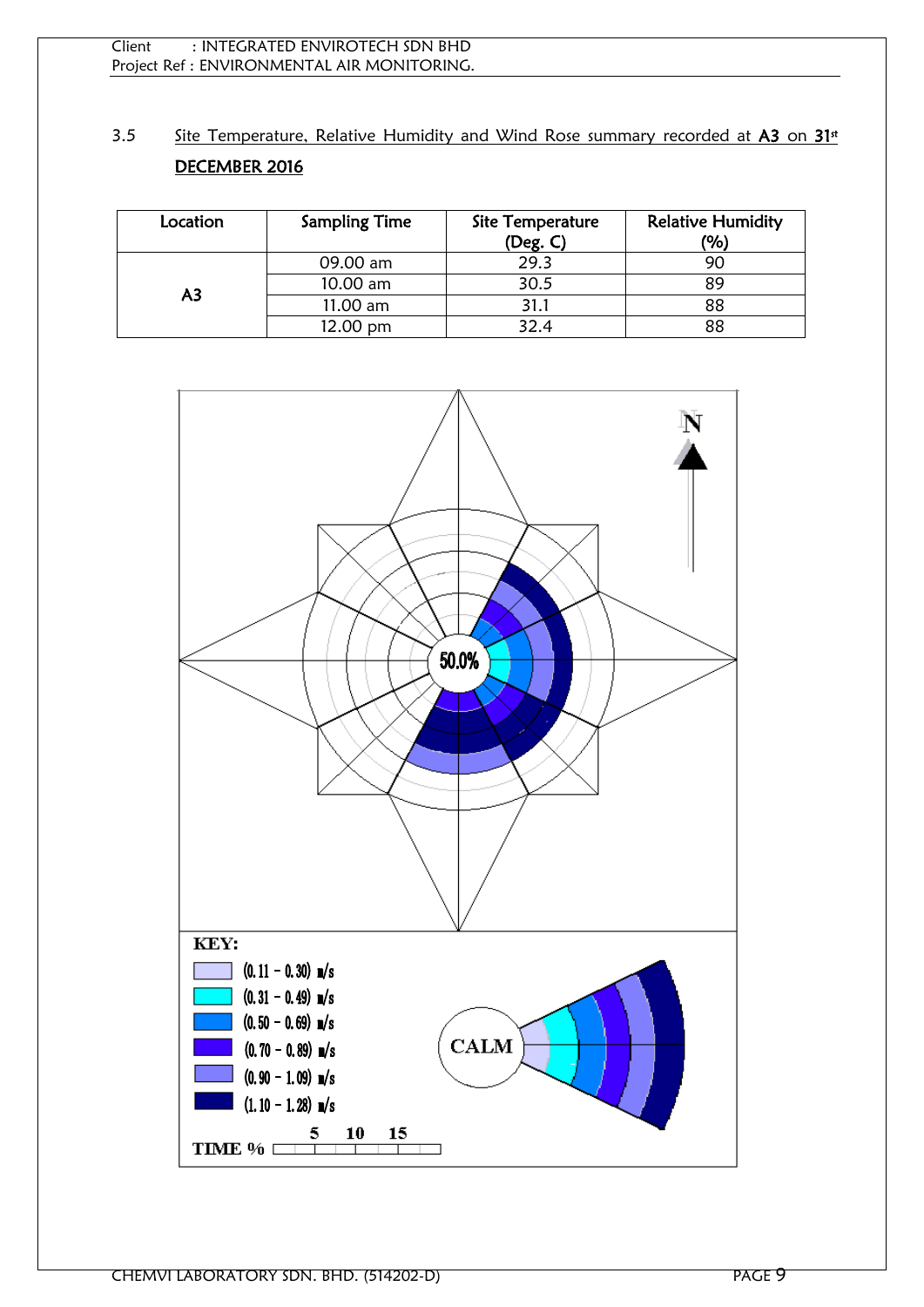# 3.6 Analysis results of Total Suspended Particulate monitored at A3 on 31<sup>st</sup> DECEMBER 2016 <u>– 01ª JANUARY 2017</u>

| <b>Test Parameter</b>      | <b>Sampling Time</b>                             | Result                             | *Malaysian<br><b>Guidelines</b> |
|----------------------------|--------------------------------------------------|------------------------------------|---------------------------------|
| Particulate Matter, PM 10  | 31/12/2016 - 01/01/2017<br>07.00 $am - 07.00$ am | 32 $\mu$ g/m <sup>3</sup>          | 150 $\mu$ g/m <sup>3</sup>      |
| Particulate Matter, PM 2.5 | 31/12/2016 - 01/01/2017<br>07.00 $am - 07.00$ am | 17 $\mu$ g/m <sup>3</sup>          | 75 $\mu$ g/m <sup>3</sup>       |
| Sulphur Dioxide<br>(SO2)   | 31/12/2016 - 01/01/2017<br>08.00 am - 08.00 am   | ND ( $<$ 5) $\mu$ g/m <sup>3</sup> | 105 ( $\mu$ g/m3)               |
| Nitrogen Dioxide<br>(NO2)  | 31/12/2016<br>09.30 am - 10.30 am                | ND ( $<$ 5) $\mu$ g/m <sup>3</sup> | 320 $(\mu$ g/m3)                |
| Carbon Monoxide<br>(CO)    | 31/12/2016 - 01/01/2017<br>11.30 $am - 12.30 pm$ | ND $(<2)$ mg/m <sup>3</sup>        | 35 mg/m <sup>3</sup>            |

# Note: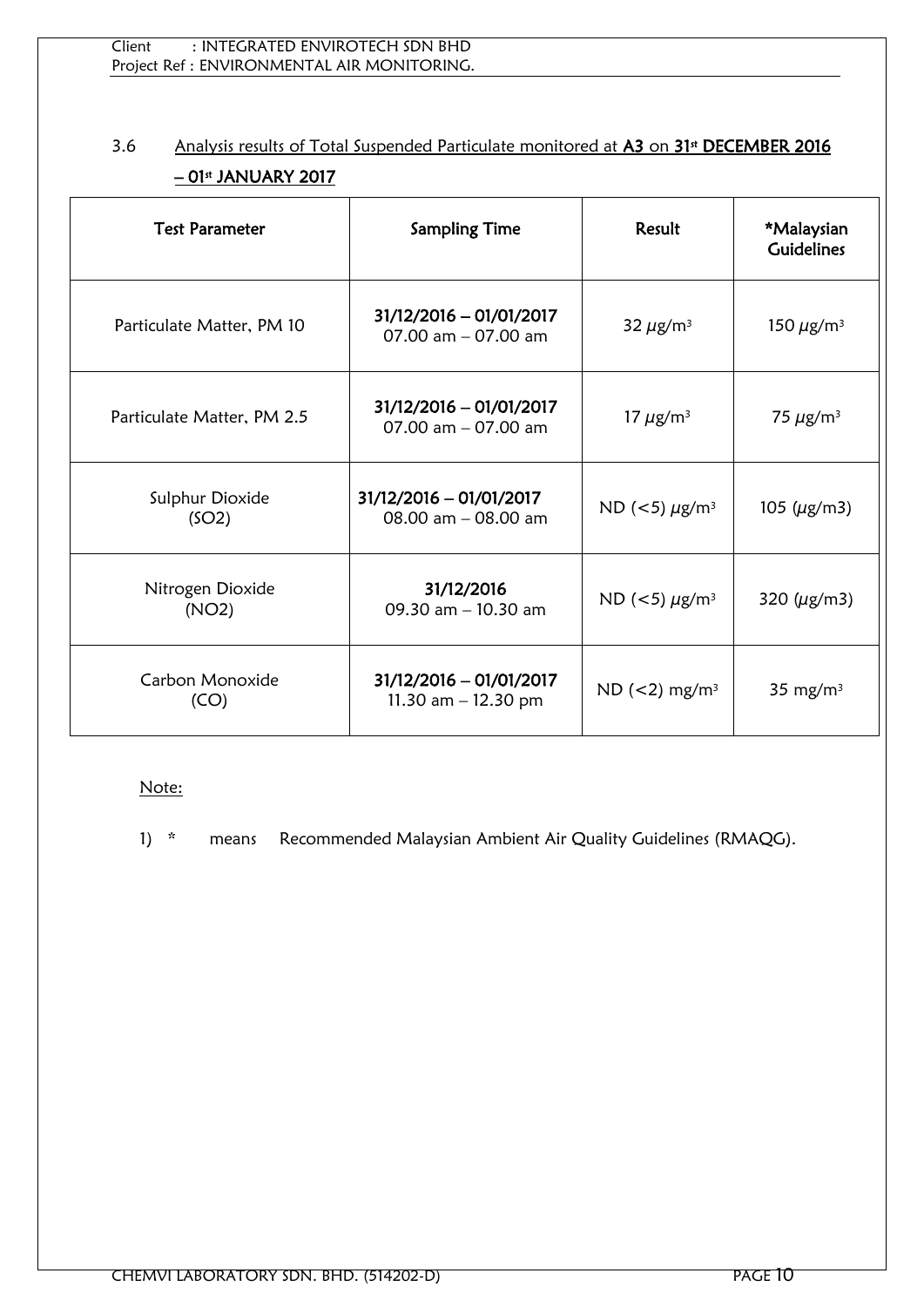# 3.7 Site Temperature, Relative Humidity and Wind Rose summary recorded at A4 on 01<sup>st</sup> JANUARY 2017

| Location | <b>Sampling Time</b> | Site Temperature<br>(Deg. C) | <b>Relative Humidity</b><br>(%) |
|----------|----------------------|------------------------------|---------------------------------|
|          | 08.00 am             | 28.1                         |                                 |
| A4       | 09.00 am             | 29.6                         | 91                              |
|          | 10.00 am             | 30.4                         |                                 |
|          | 11.00 am             | 31.0                         | 88                              |

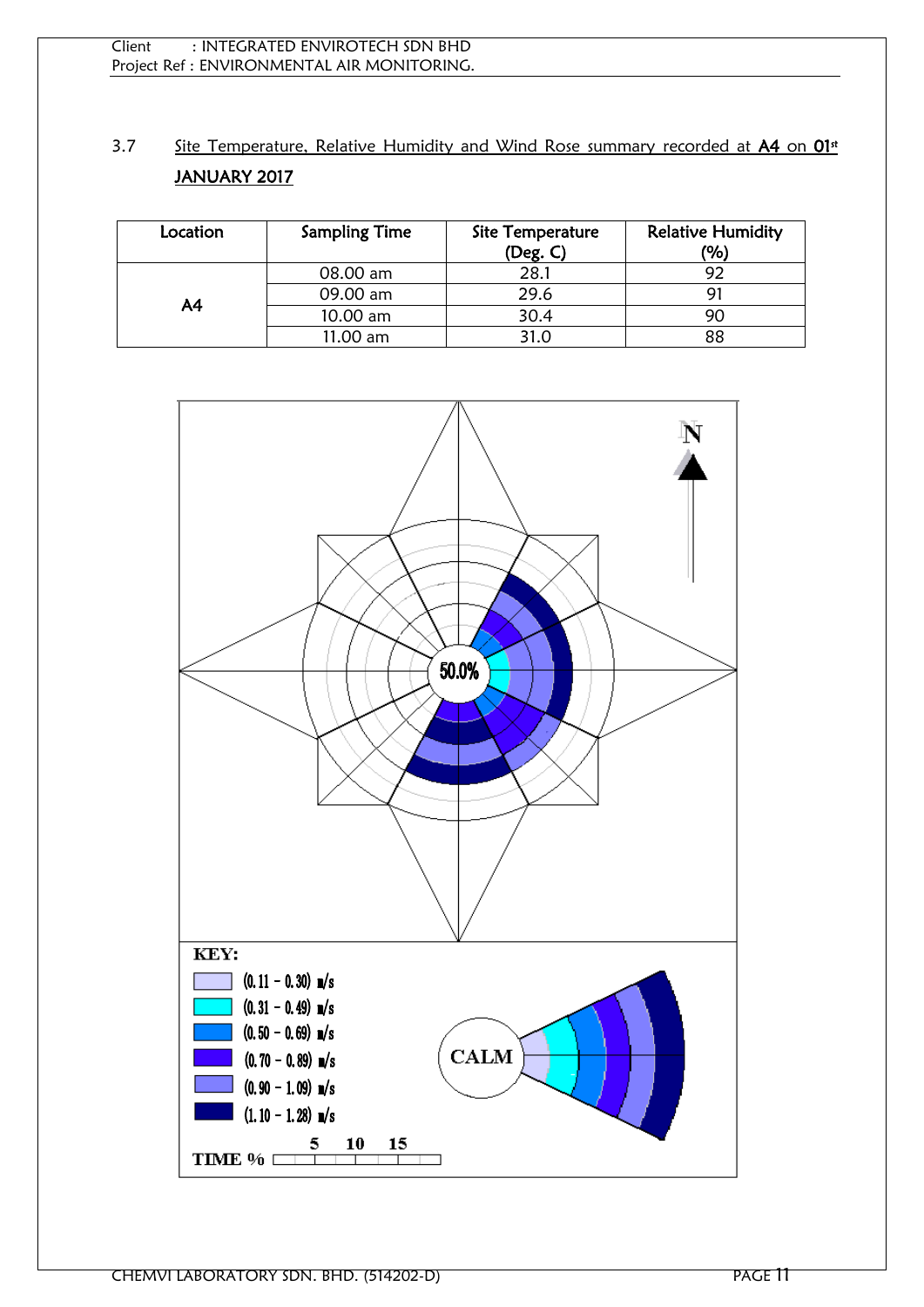# 3.8 Analysis results of Total Suspended Particulate monitored at A4 on 01<sup>st</sup> JANUARY 2017 -02nd JANUARY 2017

| <b>Test Parameter</b><br><b>Sampling Time</b> |                                                    | Result                             | *Malaysian<br><b>Guidelines</b> |
|-----------------------------------------------|----------------------------------------------------|------------------------------------|---------------------------------|
| Particulate Matter, PM 10                     | $01/01/2017 - 02/01/2017$<br>07.00 $am - 07.00$ am | 30 $\mu$ g/m <sup>3</sup>          | 150 $\mu$ g/m <sup>3</sup>      |
| Particulate Matter, PM 2.5                    | $01/01/2017 - 02/01/2017$<br>07.00 $am - 07.00$ am | 14 $\mu$ g/m <sup>3</sup>          | 75 $\mu$ g/m <sup>3</sup>       |
| Sulphur Dioxide<br>(SO2)                      | $01/01/2017 - 02/01/2017$<br>08.00 $am - 08.00$ am | ND ( $<$ 5) $\mu$ g/m <sup>3</sup> | 105 ( $\mu$ g/m3)               |
| Nitrogen Dioxide<br>(NO2)                     | 01/01/2017<br>09.30 am - 10.30 am                  | ND ( $<$ 5) $\mu$ g/m <sup>3</sup> | 320 $(\mu$ g/m3)                |
| Carbon Monoxide<br>(CO)                       | $01/01/2017 - 02/01/2017$<br>11.30 $am - 12.30 pm$ | ND $(<2)$ mg/m <sup>3</sup>        | 35 mg/m <sup>3</sup>            |

#### Note: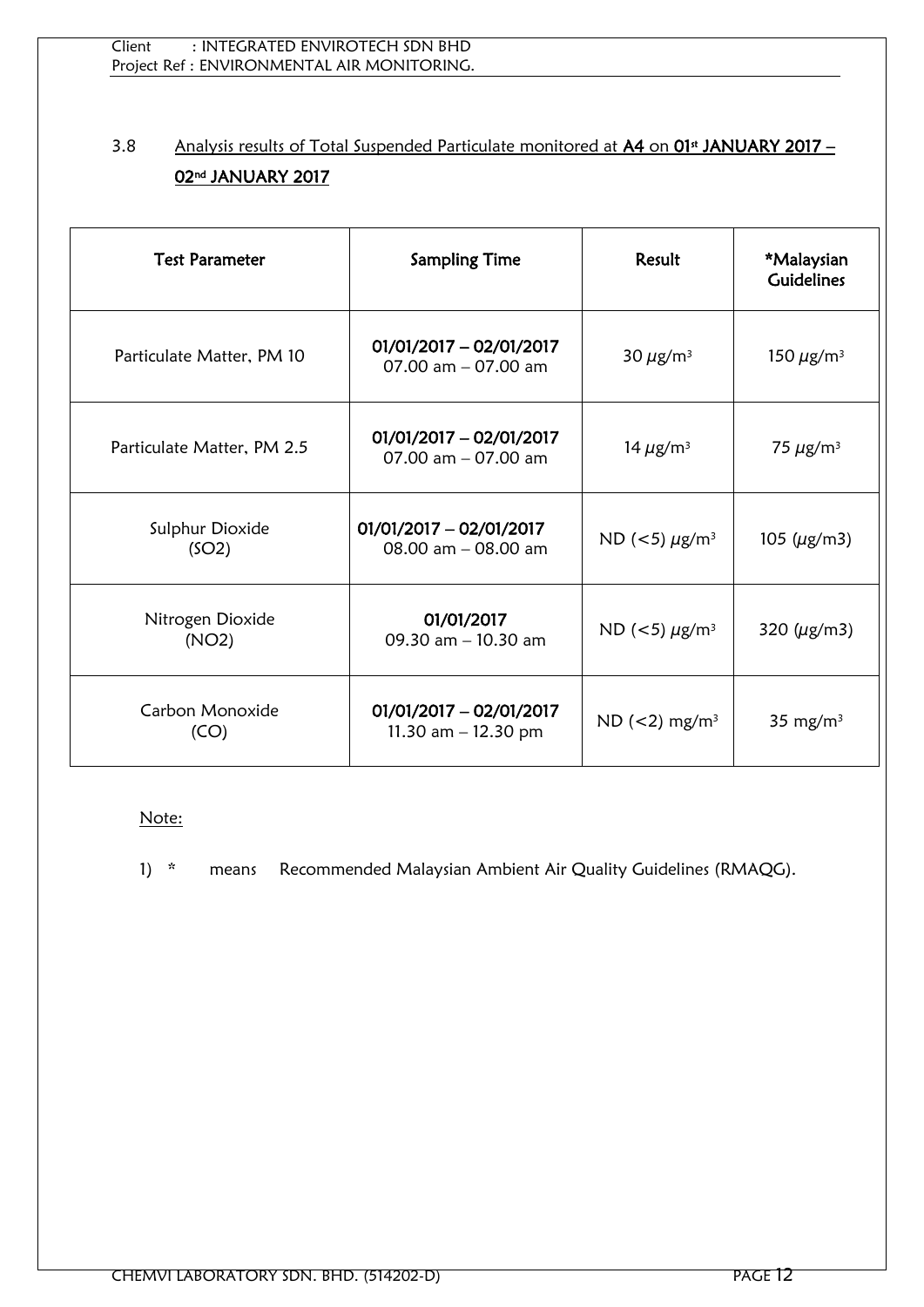#### Client : INTEGRATED ENVIROTECH SDN BHD Project Ref : ENVIRONMENTAL AIR MONITORING.

# SAMPLING PHOTOGRAPHS

# POINT A1





# POINT A3





 $\mathsf{I}$